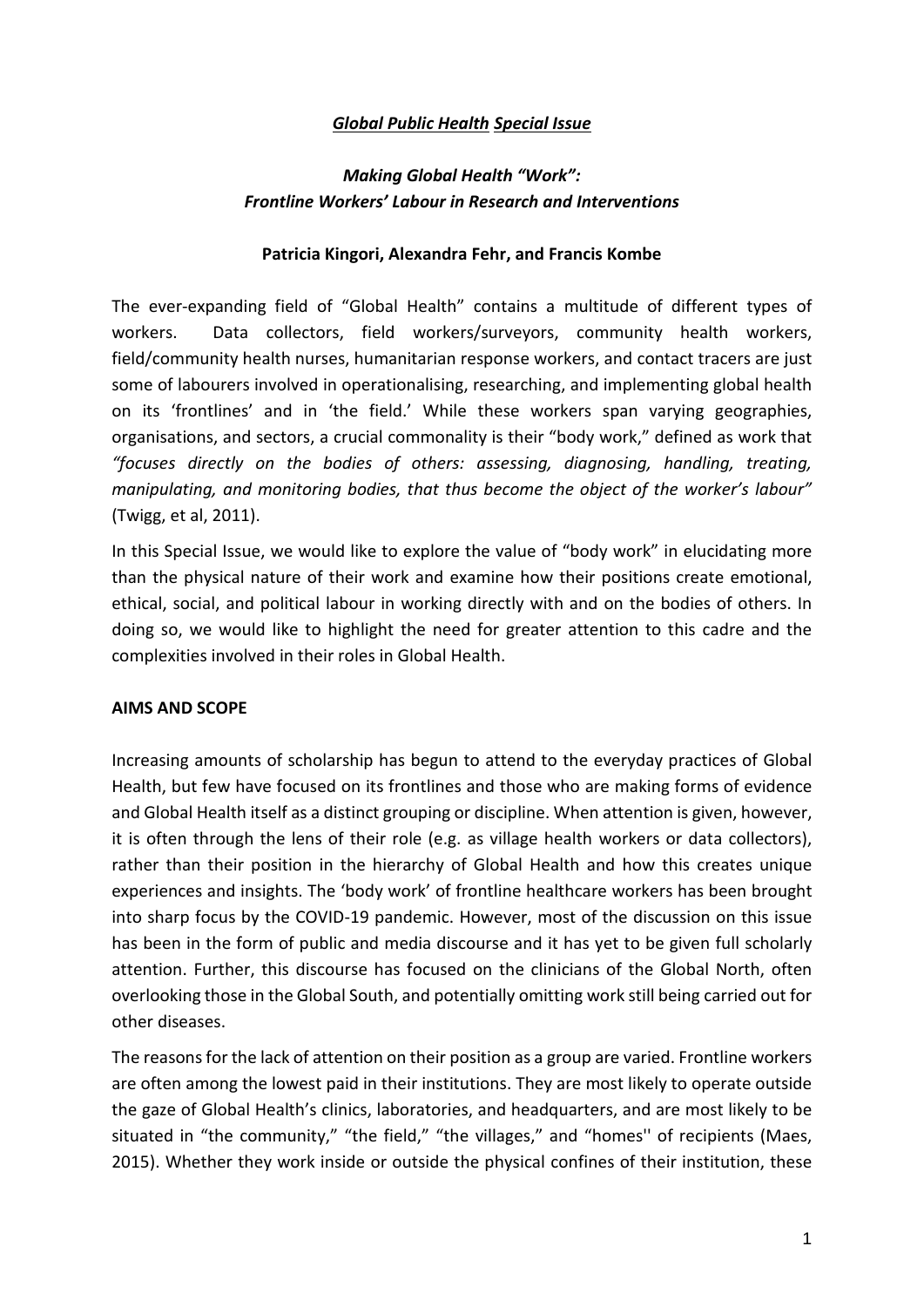workers are seldom empowered to make decisions about the design and structure of the tasks they are designated to undertake (Chuimento et al, 2020). Often socio-economic forces, alongside identity characteristics, such as sexuality, age, membership in racialized groups cast frontline workers as simultaneously instrumental to Global Health's aim of gaining access to research participants and yet can render them interchangeable and disposable precisely because of these characteristics. Furthermore, as an increasing number of frontline and fieldlevel workers are women, there is a gendered dimension to their invisibility (Dhanju and O'Reilly, 2017). Global Health has prioritized the perspectives of those from its headquarters, from the most powerful furthest away from the people and bodies of the work. Not foregrounding the role of frontline workers has not only produced a skewed understanding of Global Health, it has undermined the success of its goals in practice and the extent to which it works (Campbell, 2003).

# Aims and scope of *Making Global Health "Work"*

The aims of this special issue include:

- 1. Exploring and analysing the challenges and risks faced by frontline and field-level workers. These include but are not exclusive to the:
	- a. Physical risks associated with performing body,
	- b. Emotional and psychological harms associated with this type of work can create.

In addition, this topic includes the solutions frontline workers employ in navigating the broad spectrum of challenges to make Global Health work.

- 2. Foregrounding the everyday ethics of frontline workers' realities in operationalizing Global Health;
- 3. Gaining insights into the different forms of knowledge that operate on the frontline e.g cultural knowledge, institutionalized formal trainings, and tacit knowledge skills which all have to be reconciled while conducting frontline Global Health work.

This special issue seeks to address this lack of attention by centring on the labour, interests, and practices of frontline workers as a distinct cadre in global health. Recent pandemics have focused attention on the crucial - yet often invisible - role played by field-level and frontline workers in undertaking Global Health interventions and trials. While the geographical context of polio vaccine workers in Pakistan might differ from the Ebola frontline workers in Liberia or the COVID-19 track-and-tracers in Brazil, they share a commonality of experiences and insights into Global Health. Particularly, their 'body work' brings them in close proximity to the hopes, dreams, fears, and pain of people as recipients of interventions and research (Ahmad and Smith, 2018; Sheikh and Jensen, 2019). Their position engenders a range of tacit skills, knowledge and labour which is often taken for granted and undervalued (Sontag, 2003). We aim to give visibility to these experiences such that future research, interventions, and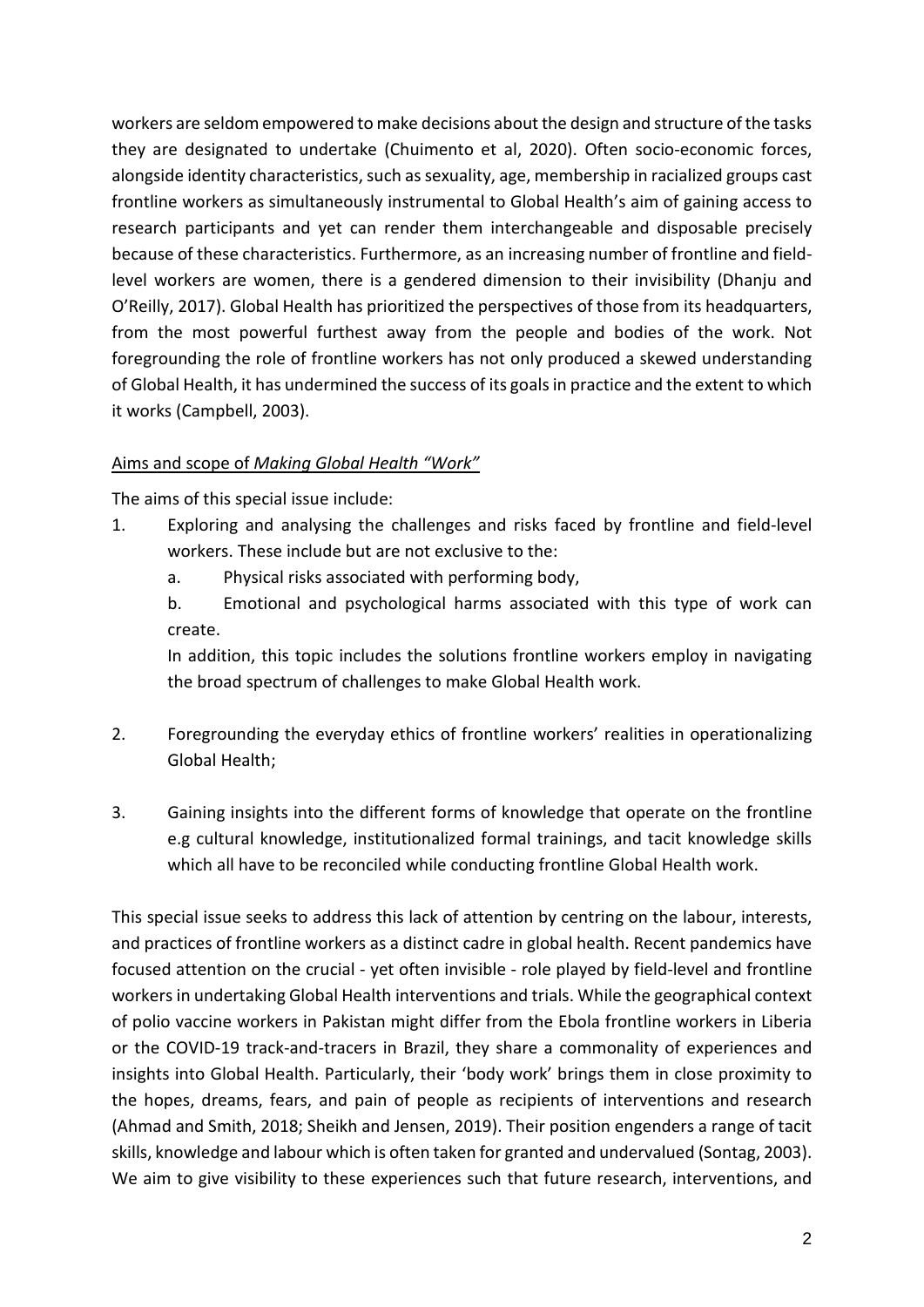policies are informed by the accounts of those whose role involve the emotional, ethical, social and political labour in working directly with and on the bodies of others.

Scholars have argued that the field of global health's privileging of quantitative data often fails to capture the complex realities and particularities of performing field work and marginalises the needs and interests of the people and places it targets (Biehl and Petryna, 2013; Adams, et al, 2014; Packard, 1989 and 2016). In general, this literature splits its focus between high-ranking experts, such as senior scientists, clinicians, or programme managers, and their "local" target populations. This results in a number of consequences. For instance, this focus tends to reproduce ideas that expertise, skill, and labour are principally found at the level of the global, implying knowledge and capacity deficits at local levels. Secondly, and of importance to this special issue in GPH, this focus has underpinned the ongoing exclusion of the contributions made by the frontline and field-level workers who are integral to Global Health's functioning. To address this omission, this special issue foregrounds frontline and field-level workers' expertise and experiences from a range of contexts, sectors, and organisations.

While frontline and field-level workers have been cast as middlemen bridging the office and the field, or the global experts and the local populations, the specific ways in which the moral, socioeconomic, and ethical investments of Global Health's actors differ, overlap, or come into friction has been underexplored. Field-level workers are on the front lines of global health projects, and often face the bulk of burdens inherent in engagement (Mosavel, et al, 2011; Biruk, 2012; Kingori, 2013). For example, field-level workers who administered the polio vaccine in Pakistan (in 2015) and Nigeria (2013) were accused of being spies and, in some cases, murdered; the sometimes violent resistance to Ebola research and interventions in West Africa amid the 2014 epidemic took a tragic toll on field-level workers (Ahmad 2002; Closser and Jooma, 2013; Kombe et al, 2016). These fraught dynamics have characterized outsider-led projects since the colonial period and the role of field-level workers in such projects has become momentarily visible through the challenges they encounter on the ground. Such dangers as these are often obscured by global health researchers' dual romanticisation of "the field" and their investments in conjuring it as an expedient and homogenous unit from which data is extracted and collected. Those in positions higher in the Global Health hierarchy are furthest from its bodies. At the same time, the "local knowledge" of field-level global health actors has often been taken for granted, obscuring its performative aspects and instability in contexts where it is commodified and in high demand (Pigg, 1992).

### **CONTRIBUTIONS**

We welcome contributors to engage in diverse methodologies, theories, challenges, and the potential that comes from studying frontline and field-level workers in research, clinical, or humanitarian settings. From this vantage point, we suggest, we can destabilize the taken-forgranted assumptions around Global Health at large, the field, and local knowledge, all of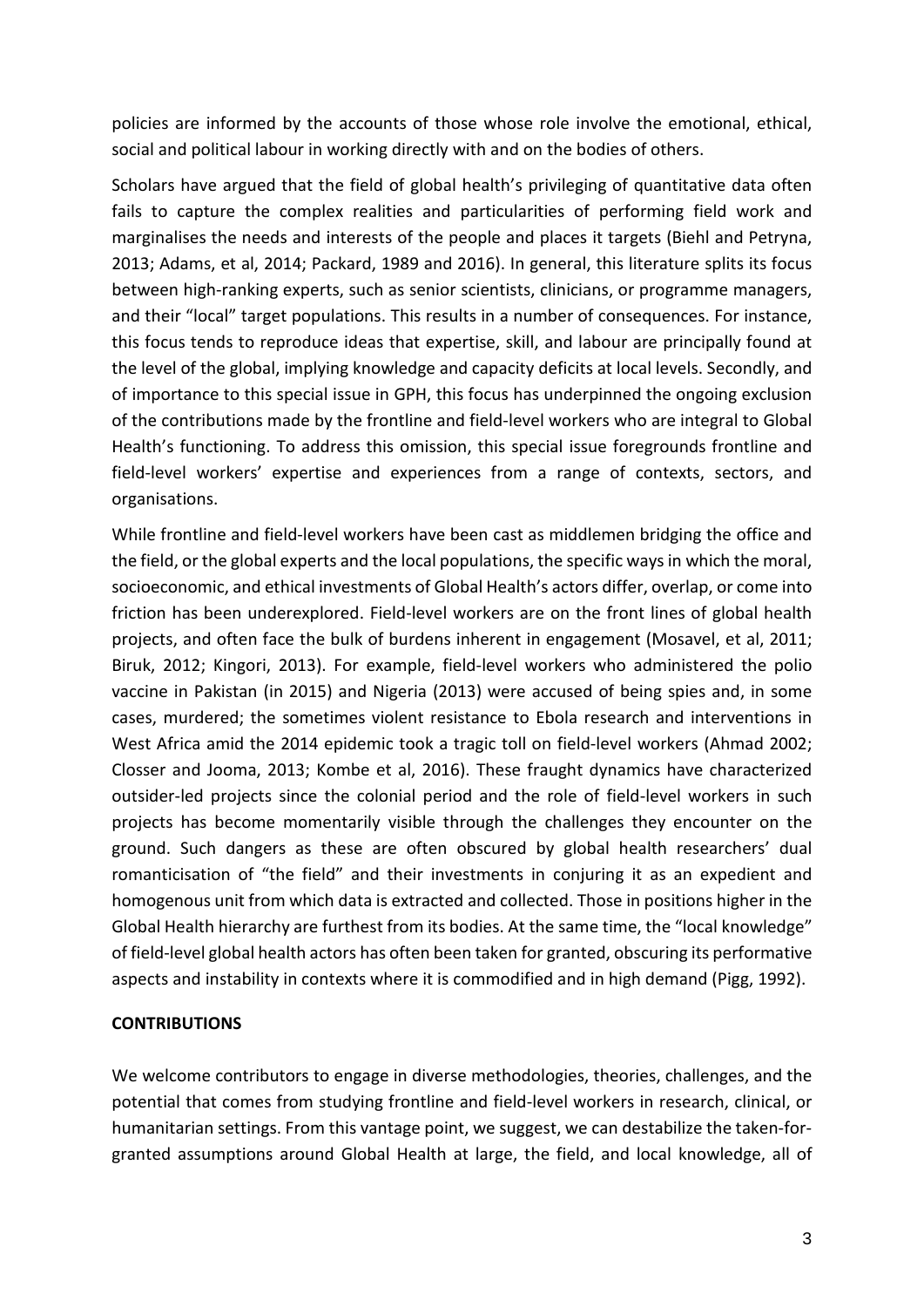which is of significant interest to scholars, implementers, and clinicians engaged across Global Public Health.

Collectively, we envisage the contributions to this Special Issue to include junior scholars and authors in different global health contexts and locations. We encourage those working in global health research, international clinical trials, and humanitarian responses, including topics such as the West Africa Ebola crisis of 2014-2016 and the current COVID-19 pandemic. Together these papers will demonstrate the innovative practices, skills, and tacit knowledge involved in 'body work' and the associated emotional, ethical, social, and political labour experienced by frontline workers.

# Methodological focus

In this special issue, we would be open to a diverse range of methodologies and the perspectives of the frontline workers who employ them, including digital story-telling or photovoice as a means to give insight into the real-world experiences of the labour involved in global health research and interventions.

This Special Issue in GPH seeks to include contributions from scholars and implementers studying and working with different types of frontline and field-level workers across the globe. It will move beyond current conceptualisations of frontline and field-level workers bounded by region (e.g. Indian community-based worker, African data collector, or Chinese village worker) and type of global health initiative. Drawing on comparative accounts, this Special Issue will explore overarching themes and theories pertaining to everyday features of global health labour, as well as the politics, ethics, and expertise that characterize this corporeal kind of fieldwork across disciplinary and geographical contexts.

## Submission Instructions:

- Abstracts should contain original research.
- Abstracts should be no more than 250 words (excluding references), in PDF or Word format.
- Submissions from early-career researchers and more senior scholars from anywhere in the world are welcomed.

## Important dates:

- Abstract submission deadline: 7th May 2021
- Author notification of acceptance: 17th May 2021
- Complete manuscripts due: 2nd September 2021

### **Email abstracts to: GHWork2021@gmail.com**

Journal and formatting info: Submit to Global Public Health (tandfonline.com)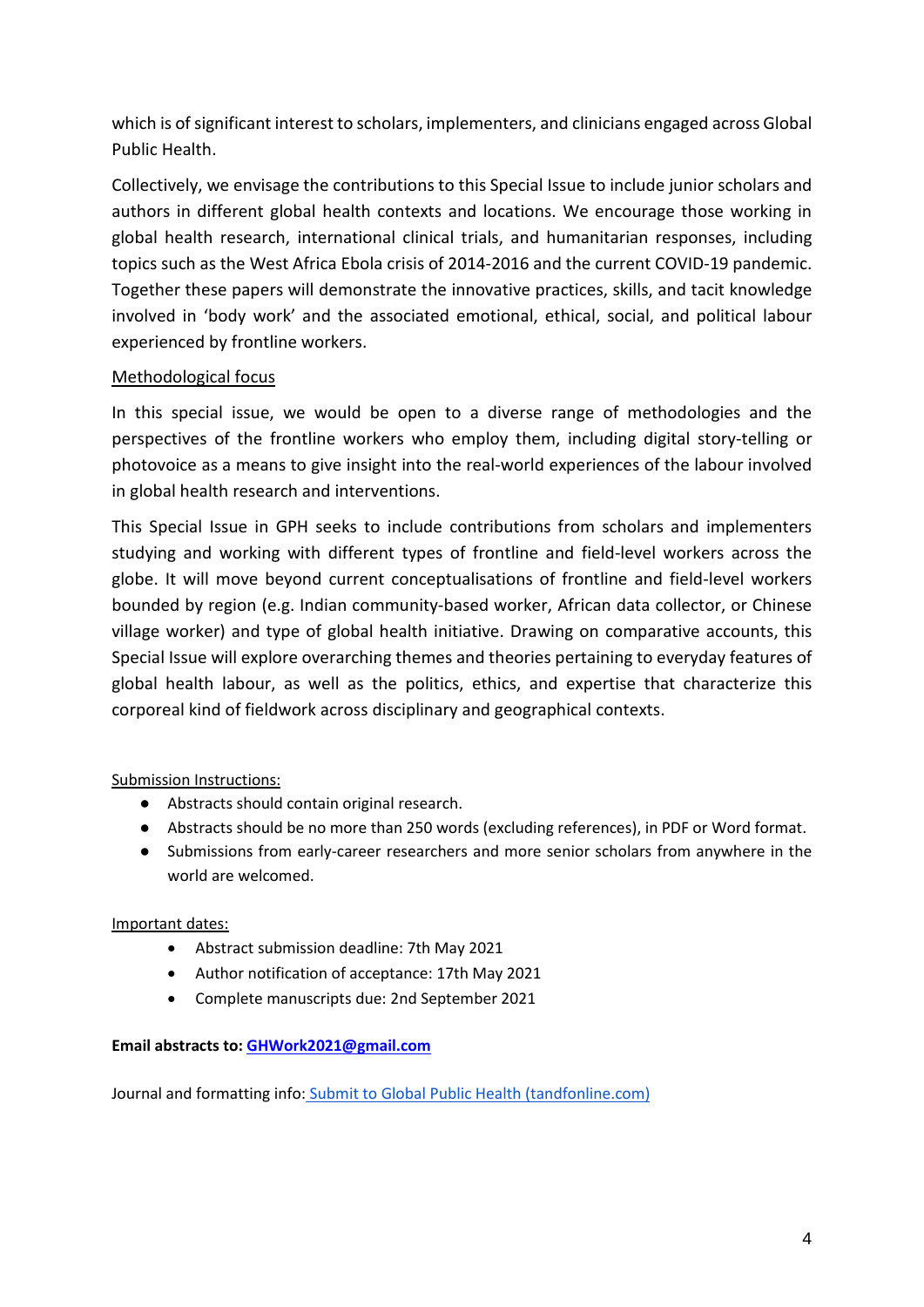### **REFERENCES**

Adams, V., Burke, N.J. & Whitmarsh, I. (2014). Slow research: thoughts for a movement in global health. *Medical Anthropology,* 33(3),179-197.

Ahmad, A, and Smith, J. (2018). 'Humanitarian Action and Ethics'. Zed Publishers, London, U.K.

Ahmad, A., 2019. Taking on the Taliban: Ethical issues at the frontline of academia. Bioethics, 33(8), pp.908-913

Ahmad, M. M. (2002). "Who cares? The personal and professional problems of NGO fieldworkers in Bangladesh." *Development in Practice,* **12**(2): 177-191.

Biehl, J and Petryna, A. eds. (2013). *When People Come First: Critical Studies in Global Health*. Princeton, NJ: Princeton University Press.

Biruk, C. (2012). Seeing like a research project: Producing high quality data in AIDS research in Malawi. *Medical Anthropology* 31(4):347-366.

Campbell, C. (2003). *Letting them die: Why HIV/AIDS prevention programs fail.* Bloomington, Indiana: Indiana University Press.

Chiumento, A., Rahman, A. and Frith, L., 2020. Writing to template: Researchers' negotiation of procedural research ethics. Social Science & Medicine, 255, p.112980.

Closser, S, and Jooma, R. (2013)"Why We Must Provide Better Support for Pakistan's Female Frontline Health Workers." *PLoS Medicine* 10, 10.

Dhanju, R. and O'Reilly, K., 2017. "I know! I live here": poor women and the work of empowerment. Development in Practice, 27(7), pp.940-951.

Kingori, P. (2013). Experiencing everyday ethics in context: Frontline data collectors perspectives and practices of bioethics. *Social Science & Medicine,* 98,361-370.

Kombe, F., Folayan, M.O., Ambe, J., Igonoh, A. and Abayomi, A., 2016. Taking the bull by the horns: ethical considerations in the design and implementation of an Ebola virus therapy trial. Social Science & Medicine, 148, pp.163-170.

Lewis, D. and Mosse, D. eds. (2006). *Development Brokers and Translators: The Ethnography of Aid and Agencies.* Bloomfield, Connecticut: Kumarian Press Inc.

Maes, K. (2015). Community Health workers and social change: global and local perspectives. *Annals of Anthropological Practice,* 39(1), 1-5.

Mosavel, M., Ahmed, R., Daniels, D., & Simon, C. (2011). Community researchers conducting health disparities research: Ethical and other insights from fieldwork journaling. *Social Science & Medicine*, *73*(1), 145-152.